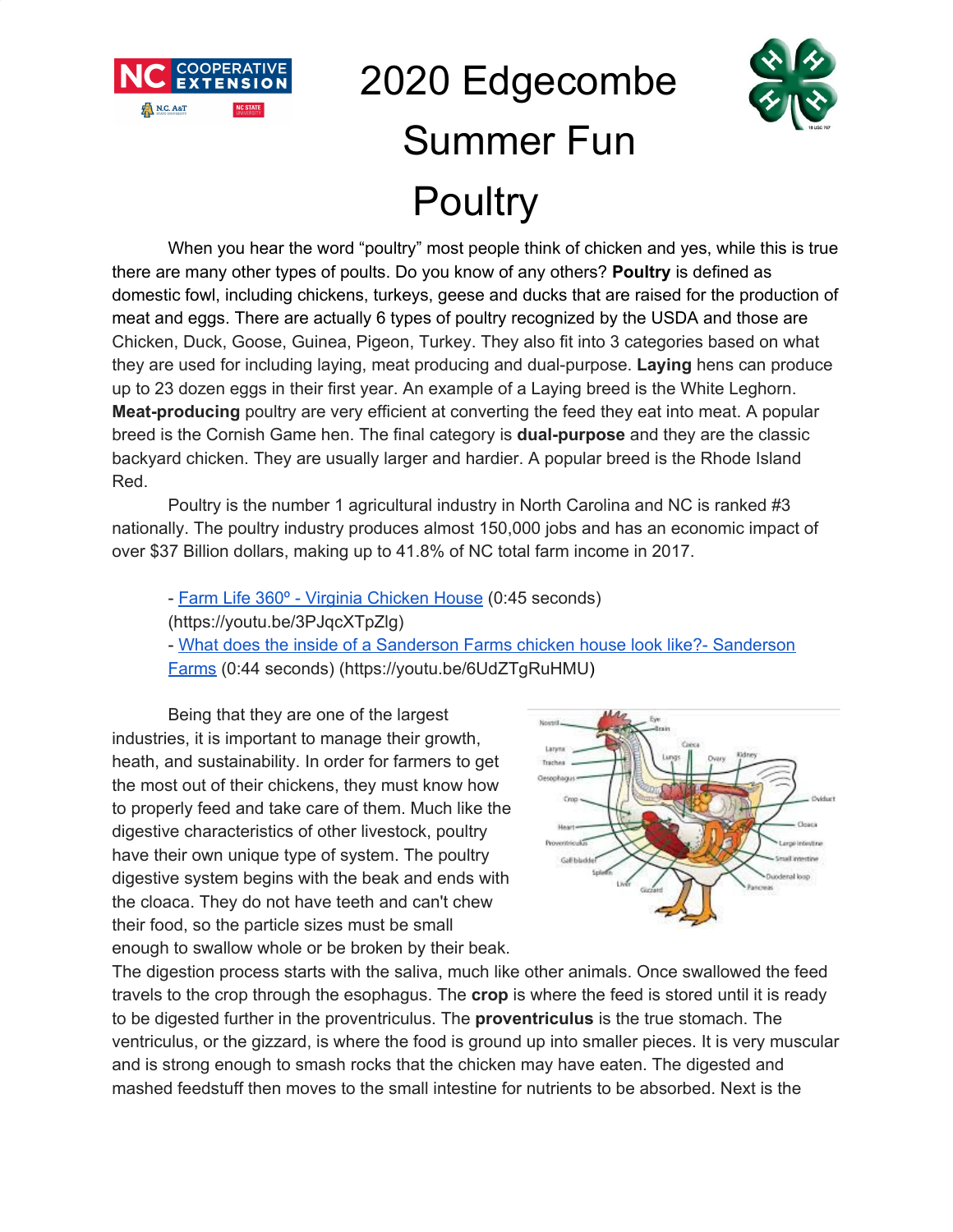

### 2020 Edgecombe



### Summer Fun

ceca, where the small intestine and the colon join. The **ceca** absorbs water and begins fermentation for the production of vitamins. These vitamins are not absorbed by the cecum and rather move to the colon for the final stage of digestion. The remaining feedstuff that is not absorbed is now considered waste. Chickens do not urinate and the feed waste is then combined with the urinary waste (uric acid crystals) and is expelled from their body.

> - Virtual Chicken- Full [Digestive](https://youtu.be/n3BW6m1HyII) System (https://youtu.be/n3BW6m1HyII)